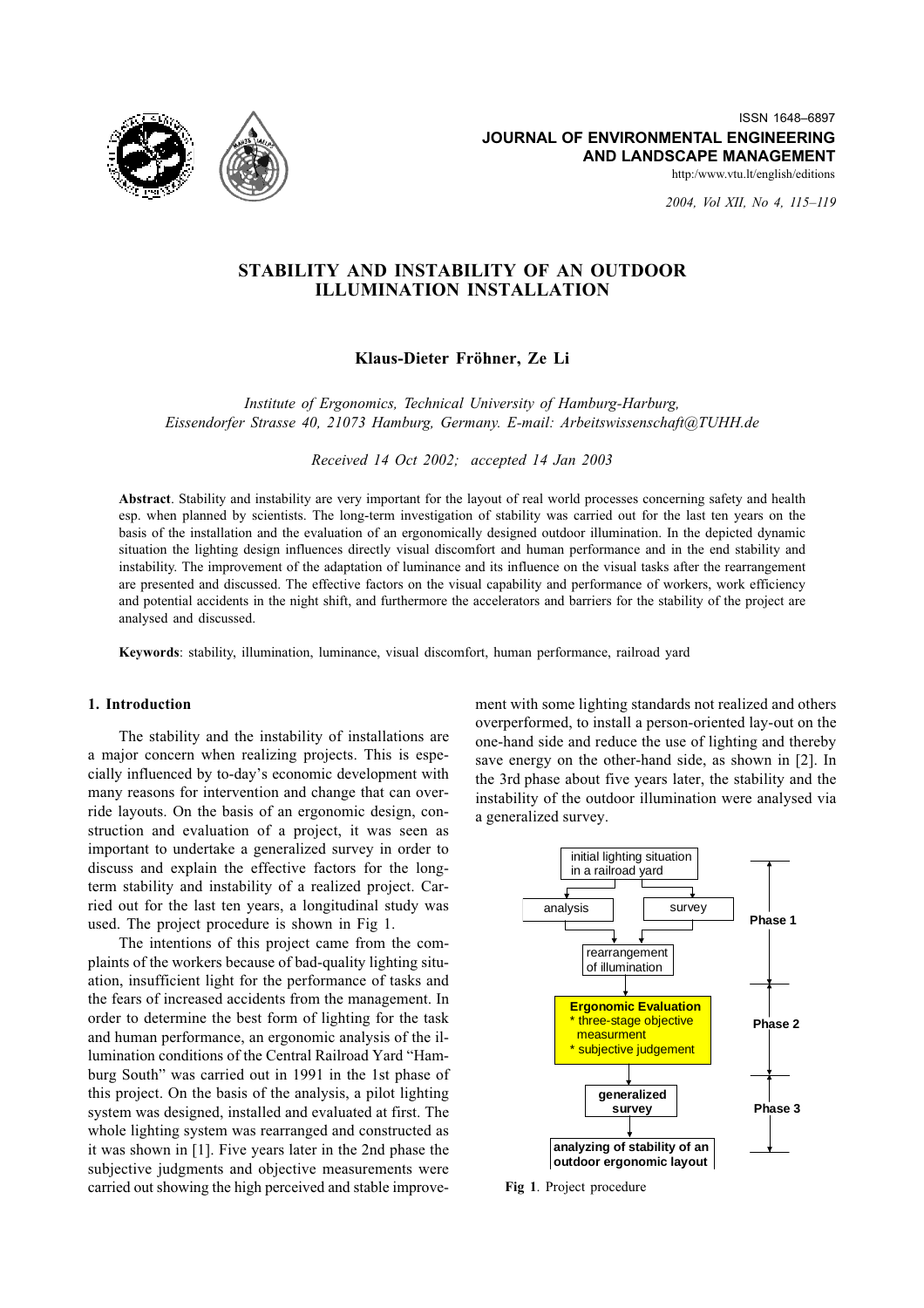The aim of this paper is to explain the relationship between visual indicators (visual discomfort and human performance) and the state of stability in lighting maintenance, and furthermore to explain the reasons and present the results about the acknowledgements concerning the impact on the stability and the instability of the ergonomically designed layout and try to generalize this.

### 2. Analysis of visual discomfort, stability and human performance

The initial situation of the lighting system before intervention could be characterized by low illuminance level, low uniformity concerning illuminance level, low contrast and strong glare. And what seems to be contradictory at a first glance, although the visibility was low, a low maintenance level for the lighting system was realized in face of a high throughput of wagons at that time.

From a scientific view it was quite obvious that the quality of lighting affects directly the visual discomfort and furthermore the human performance and motivation. It was seen decisive for how exact and quick the form of objects, details and colours are going to be recognized for the tasks in a railroad yard. Poor lighting can lead to strain, visual fertigue and disturbance of the circadian system of workers. Fig 2 shows relations between visual discomfort, human performance and stability of illumination that very assumed and present the important factors in the approach.

Inadequate visual conditions, such as low illuminance level, low uniformity and dark adaptation, demand continuous adjustments of the human visual system and cause indirectly visual discomfort. Visual discomfort is actually changed by individual differences. The situation of illumination stability depends on maintenance level and economic and working environment. Both parameters "visual discomfort" and "stability of illumina-



Fig 2. Relations between visual discomfort, human performance and stability of illumination

tion" in Fig 2 affect human performance, work quality and personal health care.

In the first phase of this project, it is found that the uniformity of illuminance and luminance plays a very important role for the retinal image quality, cognitive and motor performance. When the visual system is not completely adapted to the prevailing retinal illumination, its capabilities are limited. This state of changing adap $tation$  – transient adaptation – can be significant where sudden changes from high to low retinal illumination occur. Visually, dark adaptation is experienced as temporary blindness that occurs when someone goes rapidly from photopic to scotopic levels of illumination. The state of the visual system changes at adaptation luminance from higher than approximately 3 cd/m<sup>2</sup> to lower than approximately  $0.001$  cd/m<sup>2</sup>. This situation can cause tiredness of the human visual system. The personnel of the Central Railroad Yard often worked with dark adaptation, because the discrimination of wagons was impossible in some areas. Fig 3 shows a schematic illustration of the range of object luminances within which discrimination is possible for different adaptation luminances  $[3, 4]$ .

People perceive objects, such as waggons, with the help of luminance differences between an object and background. The adaptation luminance has a marked influence on an observer's estimate of the visual range because, along with the visual angle of the object under observation, it determines the observer's threshold contrast. This effect of the adaptation luminance is to be distinguished from the influence of background luminance. In Fig 3 three points (points 1, 2 and 3) are presented as typical observable points of luminance in different areas in the railroad yard from the control tower. Point 1 presents the situation of a dark waggon in the



Fig 3. Dispersion of luminance in initial lighting situation (points 1, 2 and 3) and after the rearrangement (points 1' and 3') adapted to the general layout in  $[3]$  and  $[4]$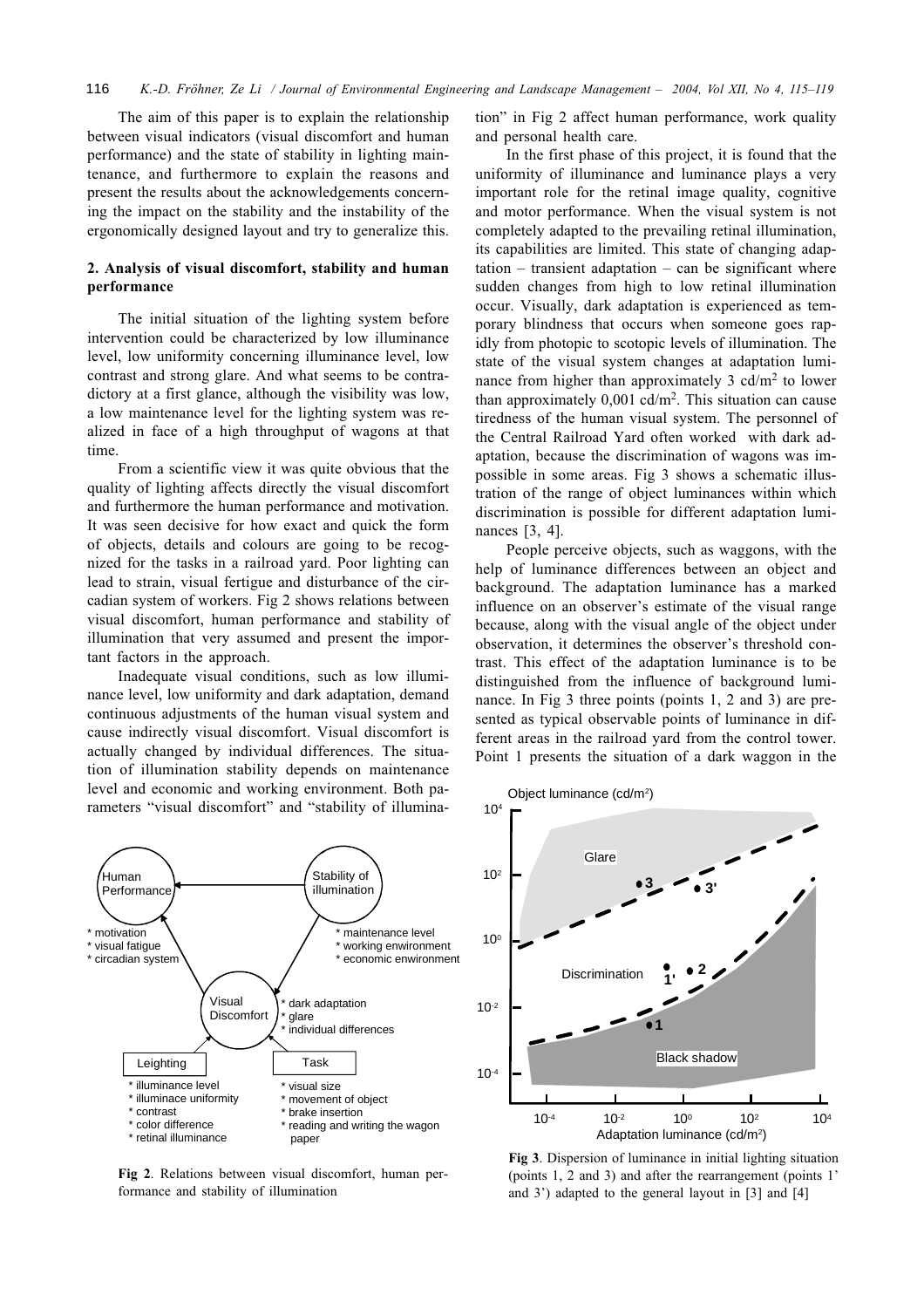classification yard, where lighting makes the signal-tonoise ratio between the waggon and its background too low. This point in a black shadow makes the visibility of the task poor and will be considered as inadequate for quality lighting. Point 2 presents the observable point in the hump area and point 3 for background lighting. The staff working in the control tower must continuously adjust the eye from "black shadow" to "glare" because the luminance gradient was big. In the area of a black shadow color can no longer be seen and details are impossible to be discriminated. The employees in the control tower complained about visual discomfort in the presence of bright light sources (highway lamps) at the back of the railroad yard. A high strain and rapid eye fatigue can be the results because of a low uniformity of luminance in the railfield.

On the basis of ergonomical investgation, it is ascertained that the initial lighting situation characterized by instability of illumination in the whole railroad yard causes visual discomfort and affects directly human performance. It impairs work motivation and the circadian system in a long run especially for the elder employees with a descending visual capability.

### 3. Analysis of the stability and instability of ergonomic light improvement

After the rearrangement of illumination the visual situation was significantly improved [1]. The new lighting concept has reached the aim to reduce the employees' visual strain and thus to increse the safety of night work. The new concept has provided a good-quality lighting that allows workers in the railroad yard to see what they need to see quickly and easily and does not cause any visual discomfort. It was noticed that different degrees of uniformity are desirable in different locations in the railroad yard. The most uniform illumination is required in the immediate working area such as hump area for the employees in the control tower. From the measurement results it was confirmed that visual discomfort was reduced through improvement of uniformity and stability of illumination. The main points of lighting improvement are listed as following:

- The measured values of medium horizontal illuminance were above the demanded DIN-value of 5 lx in every area.
- Sudden changes in illuminance levels in some areas were eliminated and the uniformities for the luminance were higher than 62% in all areas.
- Visual discomfort caused by waggon shadows was reduced.
- Visual acuity was improved by means of enhancement of luminance contrast.

The last point of the above improvements can be seen in figure 3 in comparison between points 1, 3 and points 1', 3'. The measurement points 1 and 3, which were placed in critical areas in the initial lighting situation, are replaced by points 1' and 3' (same measurement points like 1 and 3) after the rearrangement. The illuminance situation of both points are significantly improved and placed after the rearrangement in the "discrimination" area. This reduced visual fatigue and enhanced work motivation in the night shiftwork.

Four years after installation, the objective and subjective measurements showed that illuminance and maintenance were at a high level. The economic environment was favourable for transportation and the whole system of the railroad yard had a very high throughput at that time. The question is how the criteria for stability of the system can be described in a long-term scientific investigation.

After ten years, one of the important criteria for the stability of the project is seen in the maintenance of reduced strain and visual discomfort for the employees at different workplaces. The subjective judgements on the illumination and working activities operationalize the strain in the initial and rearranged situation. Table shows the results among workers under and over 50 years of age because of optical changes in the human visual system with increasing age.

Employees over 50 years should have severe problems according to literature  $[5, 6]$  with age-depending influence because of the static and the dynamic visual acuity as well as of the colour temperature preference. Energy was saved by realizing a high uniformity illuminance level and a high contrast, whereas the illuminance level was only raised to a limited extent. This leeds to a high positive judgement of a younger and even elder worker.

The difference of the judgements is not so notable among the workers under and over 50 years for carrying out the different tasks. The reason is seen in the enhanced experience of elder workers in different ac-

Comparison of subjective judgements

| Medium values about<br>all areas<br>Characteristic<br>Unit    |                                      | Initial<br>situation |          | Rearranged<br>situation |          |
|---------------------------------------------------------------|--------------------------------------|----------------------|----------|-------------------------|----------|
|                                                               |                                      | over 50              | under 50 | over 50                 | under 50 |
| Average of age                                                | Years                                | 53,5                 | 32,8     | 54.9                    | 37       |
| Belonging to company                                          | Years                                | 15,5                 | 8,9      | 23,1                    | 9,8      |
| Persons with glasses                                          | $\frac{0}{0}$                        | 70,8                 | 1,4      | 60                      | 16       |
| The feeling of "unsafe"<br>because of the lack of<br>lighting | 1 low<br>2 medium<br>3 high          | 2,42                 | 2,16     | 1,71                    | 1,03     |
| Carrying out the work                                         | 1 good<br>2 medium<br>3 bad          | 2.78                 | 2.54     | 1,21                    | 1,27     |
| Seeing the important thing                                    | 1 good<br>2 medium<br>3 bad          | 2,75                 | 2.54     | 1.36                    | 1,34     |
| Danger of accident in<br>the night work                       | 1 low<br>2 medium<br>3 high          | 2,92                 | 2.89     | 2,43                    | 2,48     |
| Recognizing of flat<br>waggons                                | 1 good<br>2 medium<br>3 bad          | 2,75                 | 2.19     | 1,50                    | 1,0      |
| Impairing of the visual<br>capability                         | 1 not at all<br>2 little<br>3 strong | 2,04                 | 1,47     | 1,67                    | 1,23     |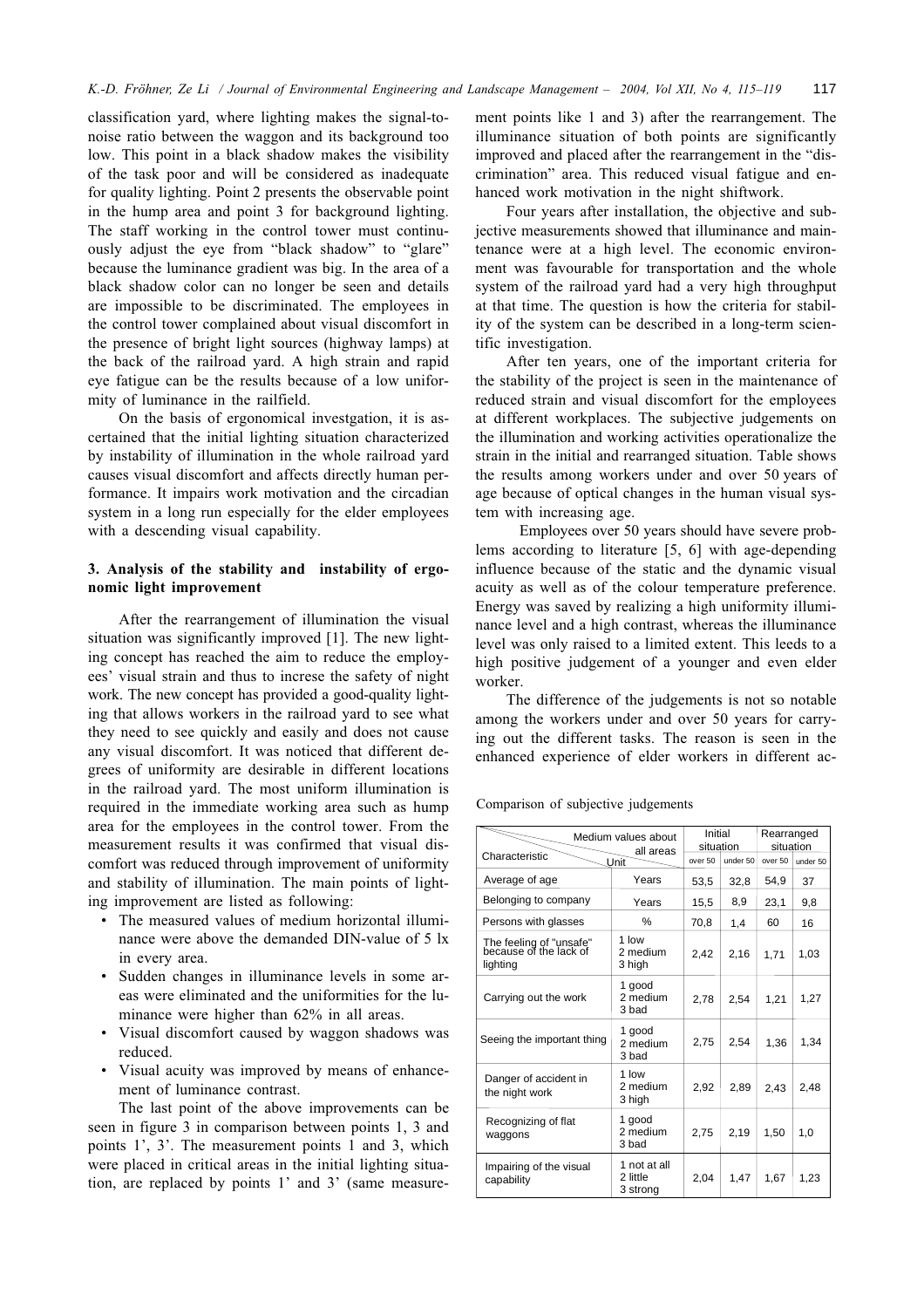tivities, which can compensate the lacking of illuminance by mental models. Elder workers state only little impairing for their visual capability over the years in this layout in contrast to literature.

#### 4. Discussion

Nevertheless the final generalized survey after ten years shows that especially the uniformity of illuminance in all fields was going down again. Otherwise visual discomfort was increased. The reason was the replacement of old bulbs with significantly reduced lumen because of reducing operating costs in this railroad yard just before the generalized survey. It could be observed that the maintenance of lighting system is again at a low level with broken bulbs not replaced, aged lighting not substituted and dark ballast not displaced with a white or lightly coloured ballast. The working environment is affected by economic environment and the lighting situation could be characterized as instabile. The throughput of the system was significantly reduced and the number of persons working in the system is less than that of those working there before. The dynamic changes of the stability of the lighting system, throughput of waggons and maintenance situation are presented in Fig 4.

On the basis of the analysis the important effective factors for the stability and instability of an outdoor il-

Level of state



Fig 4. State of stability, throughput and maintenance in different project procedures



Fig 5. Effective stability factors

lumination installation are summarized in Fig 5.

Fig 5 shows the reasons for stability and instability, if the lighting system is characterized as a limited dynamic system with little support. The following interaction of the factors for stability and instability can be assumed: a low illuminance level combined with a low uniformity and/or a low contrast and/or a strong glare leads to a deterioration of the system. This is because people working in the system cannot discriminate the additional deterioration caused by a low maintenance level. This situation can impair work efficiency and accidents might happen especially for workers over 50 years. On the other hand, when the illuminance level and uniformity as well as contrast are high and glare is low, the discrimination of unsatisfactory maintenance can be easily realized, and there is a push towards a higher maintenance level and substitution of aged bulbs by the workers. As a result, the visual stress will be reduced and the safety will be improved.

#### 5. Conclusions

A good stability is important for industrial productivity as well as for human performance, visual comfort and safety. On the basis of the investigation the following conclusions can be drawn:

- The stability of an ergonomic layout is limited and affected mostly by an economic environment.
- The duration of the stability of an ergonomic layout is shorter than the duration of the technical lay- $0<sup>11</sup>$
- The stability of an ergonomic layout can be selfintensifying via improvement of human performance and reduced visual discomfort.
- Instability can be easily installed when the layout of the system is on the edge of human ability.

Taking this into consideration effective and energy saving outdoor layouts can be realized freeing the workers and the management from the fear of accidents.

#### **References**

- Fröhner, K.-D.; Li, Z. Reliable design of illumination in  $\mathbf{1}$ . railroad yards. Environmental Engineering (Aplinkos inžinerija), No 1(5), 1996, p 5-10.
- Fröhner, K.-D.; Li, Z. Evaluating improved illumination  $\mathcal{D}$ of railroad vards. Environmental Engineering (Aplinkos inžinerija), Vol VI, No 2, 1998, p 48-52.
- Boyce, P. R. Human Factors in Lighting. Taylor & Francis, 3. 2003, ISBN 0-7484-0950-5
- Hopkinson, R. G. and Collins, J. B. The Ergonomics of  $\overline{4}$ . Lighting. London: McDonald & Co. Ltd, 1970.
- $5<sub>1</sub>$ Owsley C.; Sekuler, R.; Siemsen, D. Contrast sensitivity throughout adulthood. Vision Res., Vol 23, No 7, 1983, p 689-699.
- 6 Ehrenstein, W. H.; Wist, E. R.; Cavonius, C. R. Visual Acuity Based on Motion Contrast: Evaluation with Professional Drives. Advances in Occupational Ergonomics and Safety I, Vol 2, 1996, p 215-220.